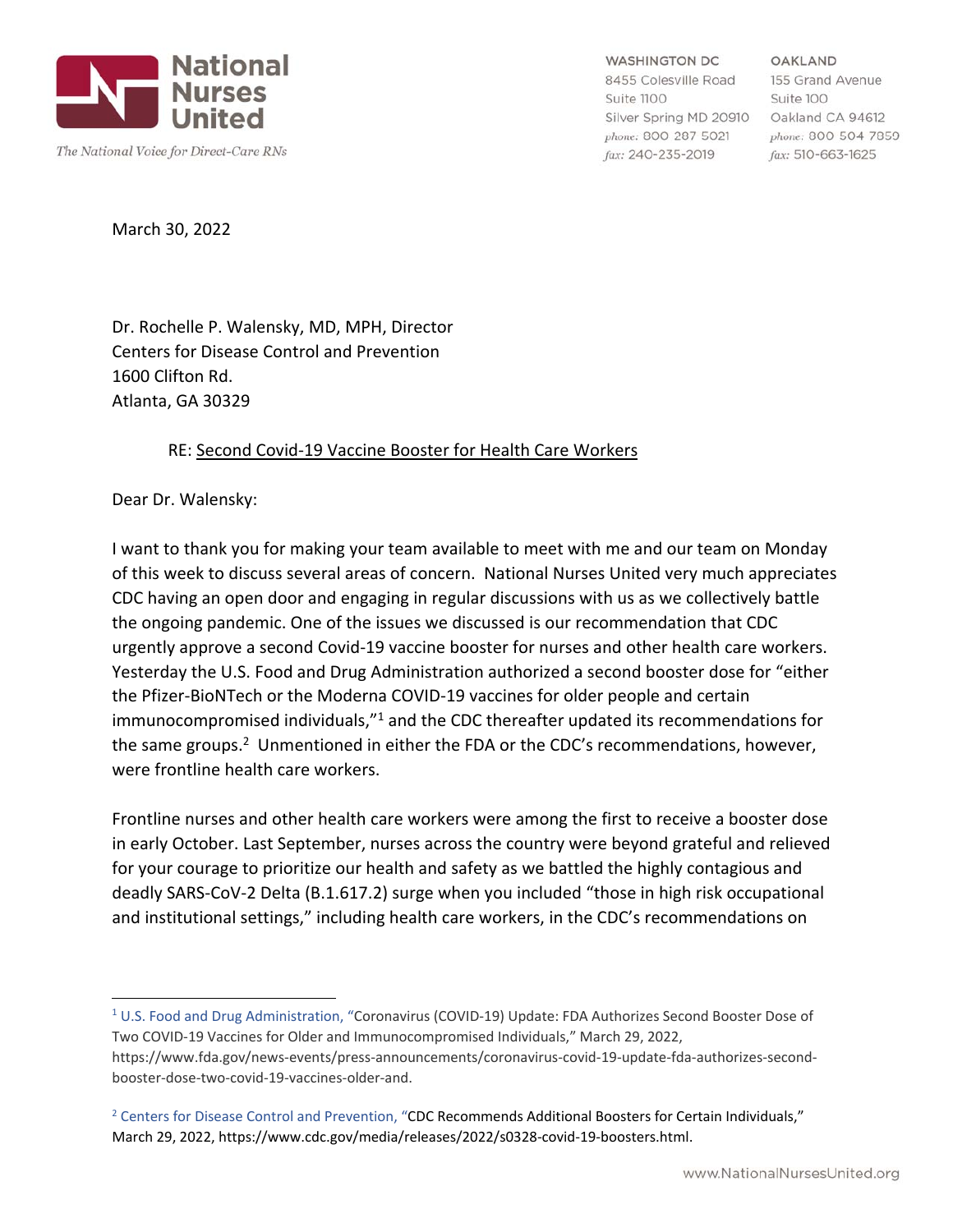Dr. Rochelle P. Walensky, MD, MPH March 30, 2022 Page two

who should first receive the first booster.<sup>3</sup> However, we are dismayed that health care workers were not included in yesterday's recommendations and strongly urge you to rectify that matter immediately.

Data from the U.K. Health Security Agency found significant waning of immunity against symptomatic SARS-CoV-2 Omicron (B.1.1.529) variant at 15+ weeks after the booster dose.<sup>4</sup> Stowe et al., found that booster vaccine effectiveness against Omicron hospitalization declined from 91 percent to 67 percent after 105 days among 18–64-year-old.<sup>5</sup> A Morbidity and Mortality Weekly Report found that booster protection against Covid‐associated emergency department and urgent care visits and hospitalizations among adults declined within four months during Omicron predominance.6

With the highly transmissible and immune evasive Omicron sub-lineage, BA.2,<sup>7,8,9</sup> now dominant in the United States,<sup>10</sup> this puts nurses and other health care workers susceptible to

<sup>3</sup> "National Nurses United applauds CDC director's approval of Covid boosters for health care workers," September 24, 2021, National Nurses United applauds CDC director's approval of Covid boosters for health care workers | National Nurses United; U.S. Centers for Disease Control and Prevention, "CDC Statement on ACIP Booster Recommendations," September 24, 2021, https://www.cdc.gov/media/releases/2021/p0924‐booster‐ recommendations‐.html.

<sup>4</sup> U.K. Health Security Agency, "COVID-19 vaccine surveillance report Week 11," March 17, 2022, available at https://assets.publishing.service.gov.uk/government/uploads/system/uploads/attachment\_data/file/10615 32/Vaccine\_surveillance\_report -\_week\_11.pdf<br><sup>5</sup> Stowe et al., "Effectiveness of COVID-19 vaccines against Omicron and Delta hospitalisation: test negative

case-control study," March 24, 2022, available at COVID-19 vaccine surveillance report - week 12 (publishing.service.gov.uk)

<sup>6</sup> Ferdinands et al., "Waning 2-Dose and 3-Dose Effectiveness of mRNA Vaccines Against COVID-19– Associated Emergency Department and Urgent Care Encounters and Hospitalizations Among Adults During Periods of Delta and Omicron Variant Predominance — VISION Network, 10 States, August 2021–January 2022," MMWR Early Release, February 11, 2022,

https://www.cdc.gov/mmwr/volumes/71/wr/mm7107e2.htm.<br>7 U.K. Health Security Agency, "SARS-CoV-2 variants of concern and variants under investigation in England Technical briefing 38," March 11, 2022, available at

https://assets.publishing.service.gov.uk/government/uploads/system/uploads/attachment\_data/file/10603 37/Technical-Briefing-38-11March2022.pdf.<br><sup>8</sup> Stegger et al., "Occurrence and significance of Omicron BA.1 infection followed by BA.2 reinfection,"

medRxiv, February 22, 2022, https://www.medrxiv.org/content/10.1101/2022.02.19.22271112v1.

<sup>9</sup> Plesner et al., "Transmission of SARS-CoV-2 Omicron VOC subvariants BA.1 and BA.2: Evidence from Danish Households," medRxiv, January 30, 2022,

https://www.medrxiv.org/content/10.1101/2022.01.28.22270044v1<br><sup>10</sup> U.S. Centers for Disease Control and Prevention, "COVID Data Tracker, Variant Proportions," March 29, 2022, available at https://covid.cdc.gov/covid-data-tracker/#variant-proportions.